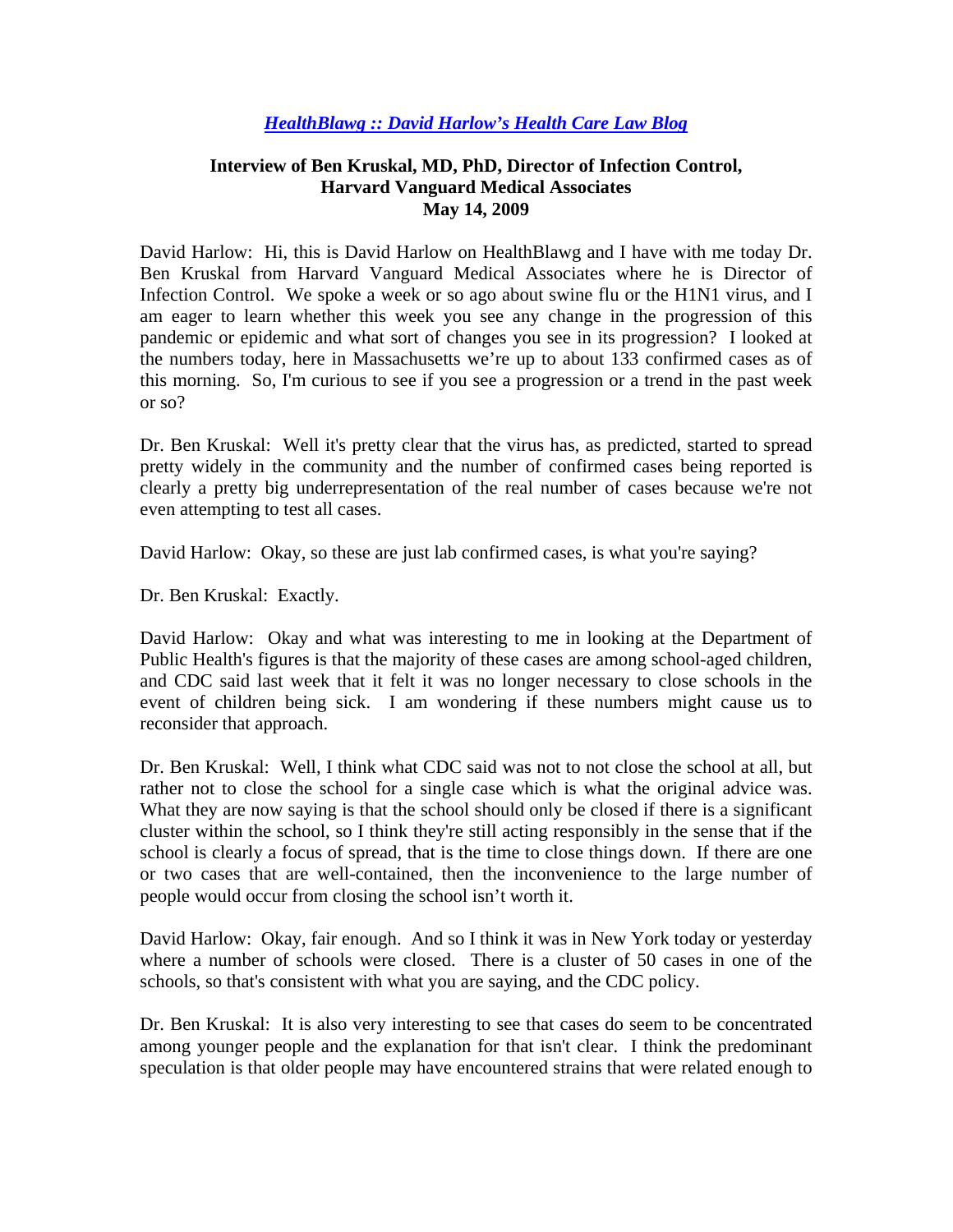afford them some immunity, whereas younger people have never seen a strain like this before.

David Harlow: Interesting. So you're referring to the swine flu that we had in the mid-70s?

Dr. Ben Kruskal: Not necessarily that strain, but some other related strain at some point far enough back -- at least 20 years back -- so the young people who are the predominant population affected so far wouldn't have had any exposure.

David Harlow: And are those numbers in terms of age distribution consistent across other areas as far as you know, beyond Massachusetts?

Dr. Ben Kruskal: It's a little hard to make good sense out of the numbers and areas that don't have a lot of cases because the people who are being tested are very a skewed population, and probably not representative of all cases. I think in the areas where many fewer cases are reported the predominance of adults is largely because they're looking at people with travel histories.

David Harlow: Okay. So how do you see this playing out over the next weeks and months as we get into the warmer weather, and how do you see this playing out next fall or next winter?

Dr. Ben Kruskal: Well it's still very much up in the air. The fact that there is as much transmission as there is, even in the relatively warm weather that we've been having in the last couple of weeks, is a little bit of a concerning sign to me that transmission may continue at a really, really high rate even through the summer. So in terms of spread, it's surprising that it's still going on at the rate its going. There is a concern based on some previous examples of novel strains that as the virus is transmitted from person to person, there may be selection for more virulent sub-strains and that the severity of disease may increase over time. In some prior outbreaks, the virus has gone underground for the warm season and then re-emerged in a more virulent form in the fall, but I am somewhat concerned, seeing the level of the transmission we're still sustaining now, that we may be possibly headed for more severe cases even sooner than the fall.

David Harlow: So it likely will continue even through the warmer weather which will be unusual as I understand it.

Dr. Ben Kruskal: Absolutely, but again the degree of spread that we're seeing now is pretty unusual as well.

David Harlow: But thus far at least, it doesn't seem to be that virulent an illness?

Dr. Ben Kruskal: No, thank goodness, it has been quite mild in the vast majority of cases.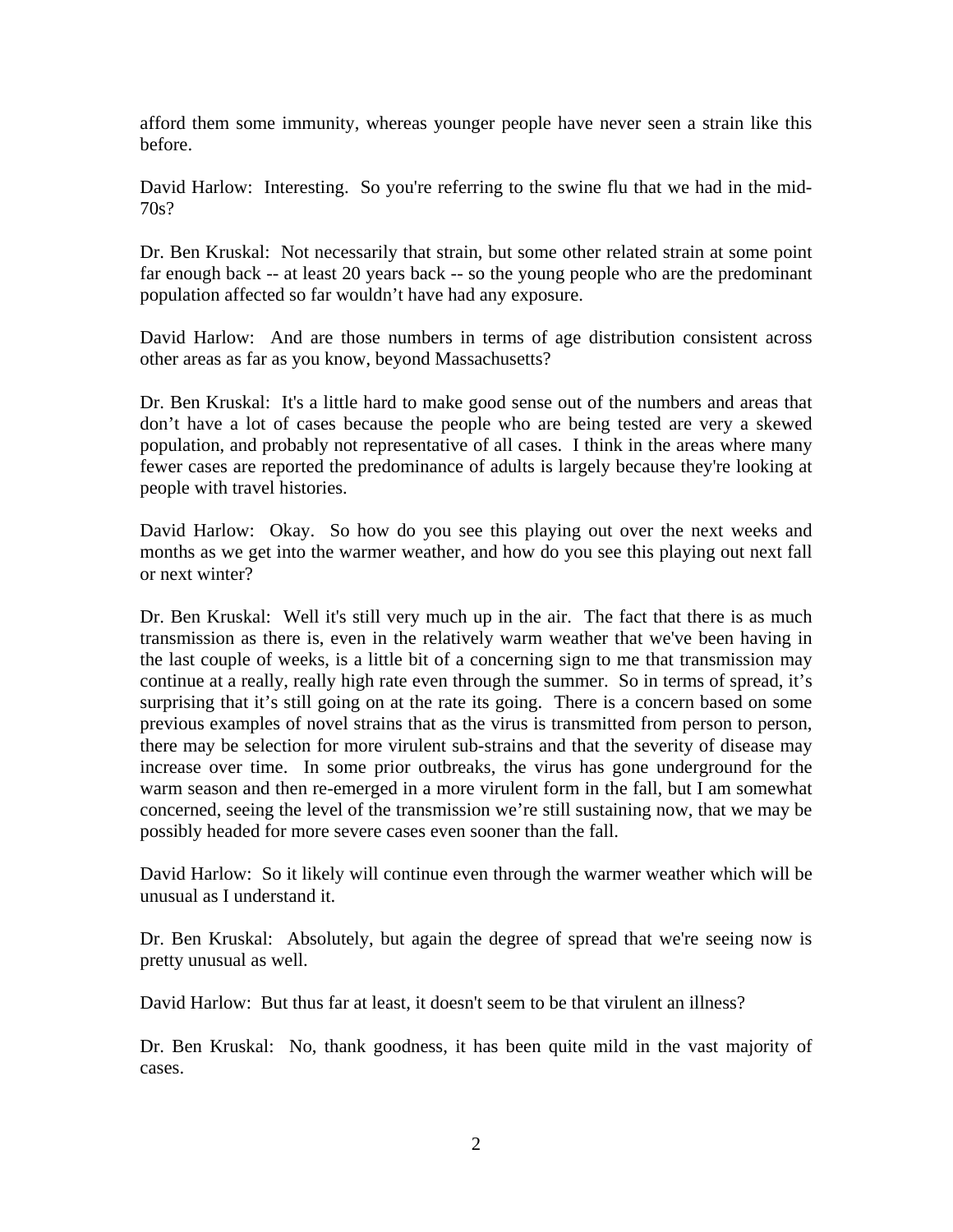David Harlow: So, I'm interested to hear how you are dealing with this on behalf of your medical group in dealing with the large population [of 400,000 patients] that you are responsible for? What are you and your team doing on a daily or weekly basis in order to help manage this?

Dr. Ben Kruskal: Well, we started from the very beginning and we're fortunate enough to have a plan in place which we were able to adapt quickly to the current situation. We focus on providing information for our patients that's been crafted centrally but we're not relying every on every individual doctor and nurse to create the message themselves. We had the help of specialists in communications and we have also been working hard to get timely, consistent and accurate information out to our staff in order to equip them to deal with patients' questions and concerns. The patient anxiety clearly has been much, much bigger than the actual number of cases, so I think done a reasonably good job of giving people these tools and giving our patients information directly as well. In addition, we focus very heavily on protecting our staff, knowing that it's hard to come to work if you think you're going to be infected with something nasty and we're taking precautions that may be excessive given the relatively mild nature of the illness, but again being conservative and making sure that our staff feel safe coming to work.

David Harlow: I also understand there's has been a national stockpile of antiviral medication being distributed, has that been distributed to your group as well or is that going just to pharmacies?

Dr. Ben Kruskal: It actually was initially meant to be distributed only to hospitals and we were active in lobbying the Department of Public Health to include the ambulatory health care organizations as well and succeeded in getting a significant chunk of the distribution for large practices such as Harvard Vanguard.

David Harlow: So have you been coordinating with the State Department of Public Health along other lines as well?

Dr. Ben Kruskal: Yes. We've been talking to them for quite some time about the role of ambulatory care providers in provision of care in pandemics and other disasters and I think we've really pushed their attention in the direction of what ambulatory care can provide in a disaster like that, and we have extensive discussions which I think have helped to inform the way they are working with other ambulatory groups as well.

David Harlow: That's encouraging and it makes a lot of sense, since so much care that was in the hospitals traditionally has really been pushed to the ambulatory setting.

Dr. Ben Kruskal: Right, and enabling the primary care providers to continue to function during an outbreak has several advantages. One is that by virtue of the existing relationship that we have with our patients we may be able to convince them of things that they might otherwise feel too nervous to hear from a provider they never met before, so we can help them comply with public health directives in a way that's much harder for an unknown person to do. In addition, we can take the load of the worried well and the